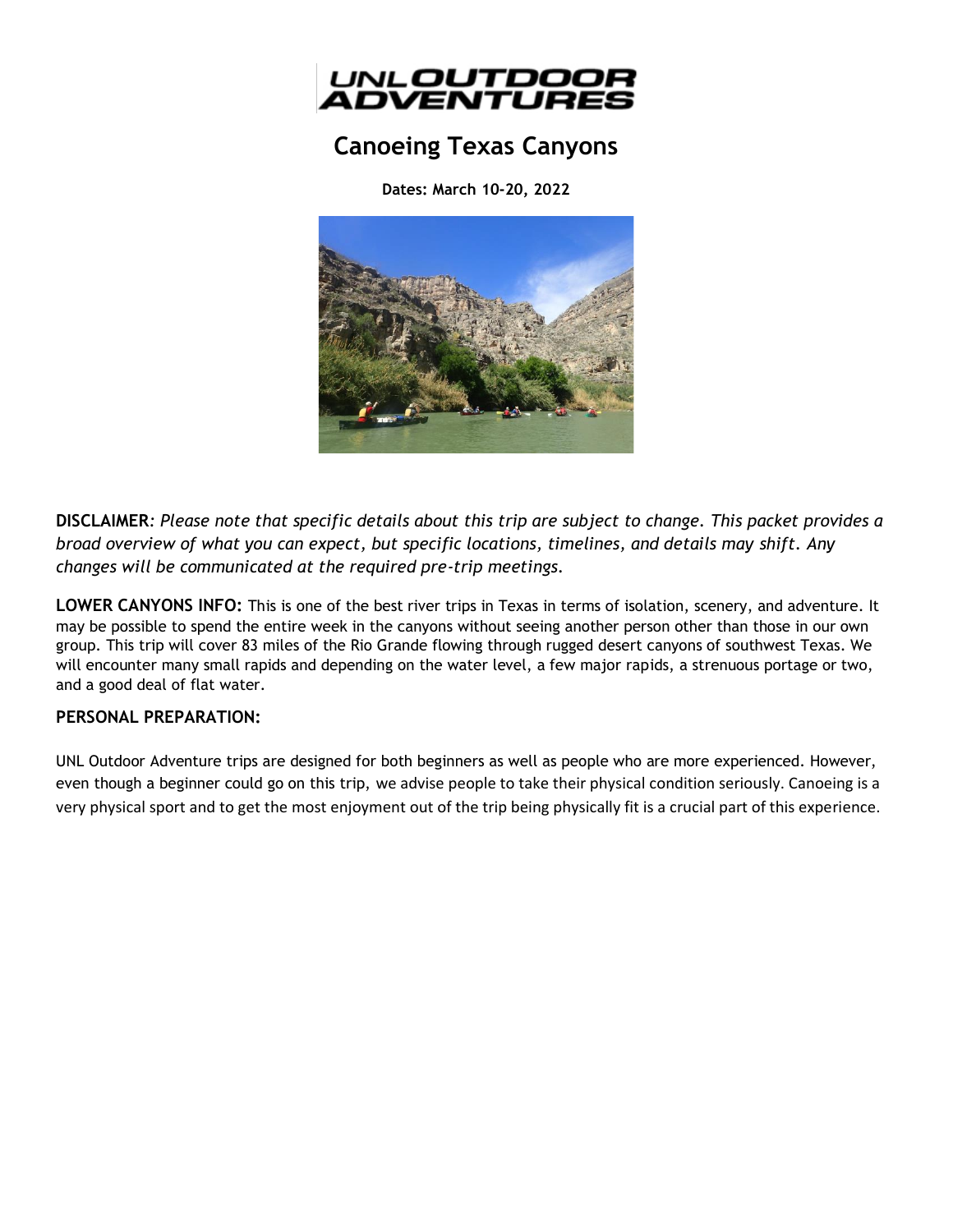# **TRANSPORTATION:**

All transportation is included in the price of the trip. University vehicles will be used as transportation to and from Texas. We will depart from UNL Outdoor Adventures in the afternoon on Thursday, March 10<sup>th</sup>

# **WEATHER:**

\**Weather is very variable and subject to change, but the following are averages for mid-March. Please refer to the personal gear checklist to make sure you are prepared - rain gear and warm layers are a must!\**

Average High Temperature: 70 °F

Average Low Temperature: 40 °F

Sunrise: 7:30 AM

Sunset: 7:30 PM

## **CAMPSITES:**

This trip will require two days of driving to and from the activity site. We will be camping for the entirety of this trip. During the canoeing portion of this trip, we will be camping at remote sites located along the riverbanks of the Rio Grande. These campsites are considered backcountry campsites. Backcountry sites will of course have no facilities. In the backcountry, we will be carrying out all our trash including human waste. We will cover personal hygiene at the pre-trip meeting.

## **COOKING AND GROUP TASK:**

As with all aspects of this expedition, cooking and camp chores will be a group effort. The group will be divided into team. Each team will be assigned a task for the day. Some of the tasks could include cooking, setting-up camp or doing the dishes for the group. All meals while at the climbing site will be provided by Outdoor Adventures. Water on this trip will both from water we bring from our last campsite and water that we will chemically treat from springs we find along the river. You will just need to cover the meals as we are driving. Please see the trip itinerary for specific meals that are **not** provided by Outdoor Adventures. Please inform the trip leaders of any dietary concerns or needs during the pre-trip meeting.

#### **MINIMUM IMPACT LIVING/LEAVE NO TRACE:**

Going into the wild lands that we will be visiting on this trip is like going to a museum. You obviously do not want to leave your mark on an art treasure in a museum. If everyone left a mark going through the museum, it would be soon destroyed. The same goes for wilderness areas. If we all leave one little mark on the landscape, the wilderness would soon be far from its natural order and permanently ruined. To minimize our impact, we will be practicing the following Leave No Trace principles:

For more information about the 7 principles of leave no trace, go to <https://lnt.org/why/7-principles/>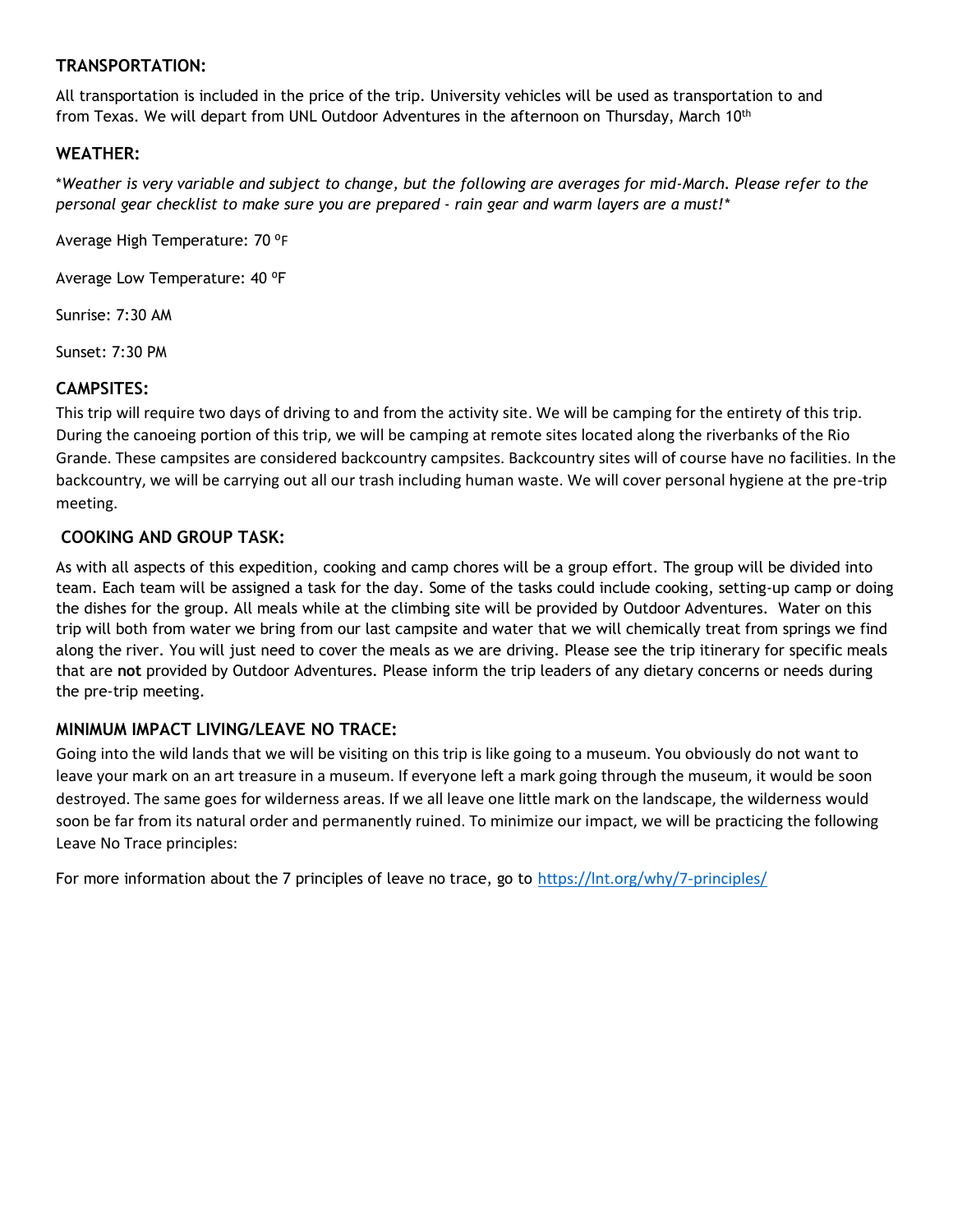## **EXPEDITION BEHAVIOR:**

Expedition behavior means taking care of yourself and other group members. Everyone has signed up for the trip for their own reasons, but the experience itself will be a shared experience between all members of the trip. Your presence and behavior on the trip effects others' experience in all sorts of ways. On this trip, camp responsibilities are shared. Everyone will take their turn to do dishes, help cook, carry group gear etc. This also means taking care of yourself- if you are unhealthy, it will negatively impact the experience for others. For example, it is important to stay hydrated, to not necessarily endanger yourself, and communicate concerns to trip leaders. Characteristics such as respectfulness, flexibility, tolerance of others, courtesy, direct communication, self-awareness, and teamwork become critical when traveling in groups in remote areas. Proper expedition behavior can make difference between an enjoyable experience and a great one!

# **SMOKING, ALCOHOL, AND CELL PHONE POLICIES:**

In the spirit of expedition behavior, please do not bring alcohol or illegal substances on the trip. Cigarettes are acceptable at established areas but are not allowed to be used in vehicles. We encourage you not to smoke on this trip as a wellness challenge! If you must smoke, please respect other participants, be aware of fire danger, and of course pack out all related trash. Please be respectful with cell phone use by stepping away from the group if you decide to use your cell phone during transportation to and from our destination. Please, no cell phone use while in the vehicle or during the canoeing portion of the trip. Thanks!

# **WHAT'S PROVIDED BY OAC:**

All transportation, meals while at the activity site, all activity-related gear and camping equipment, camping fees, leadership, and instruction are provided by Outdoor Adventures. The trip cost does not include personal clothing and equipment, or meals outside of the activity site. Be sure to bring cash and a debit/credit card for meals and souvenirs.

## **MORE INFO:**

Big Bend National Park [www.nps.gov/bibe](http://www.nps.gov/bibe)

# **CONTACTS:**

UNL Outdoor Adventures Center: (402) 472-4777,<http://crec.unl.edu/>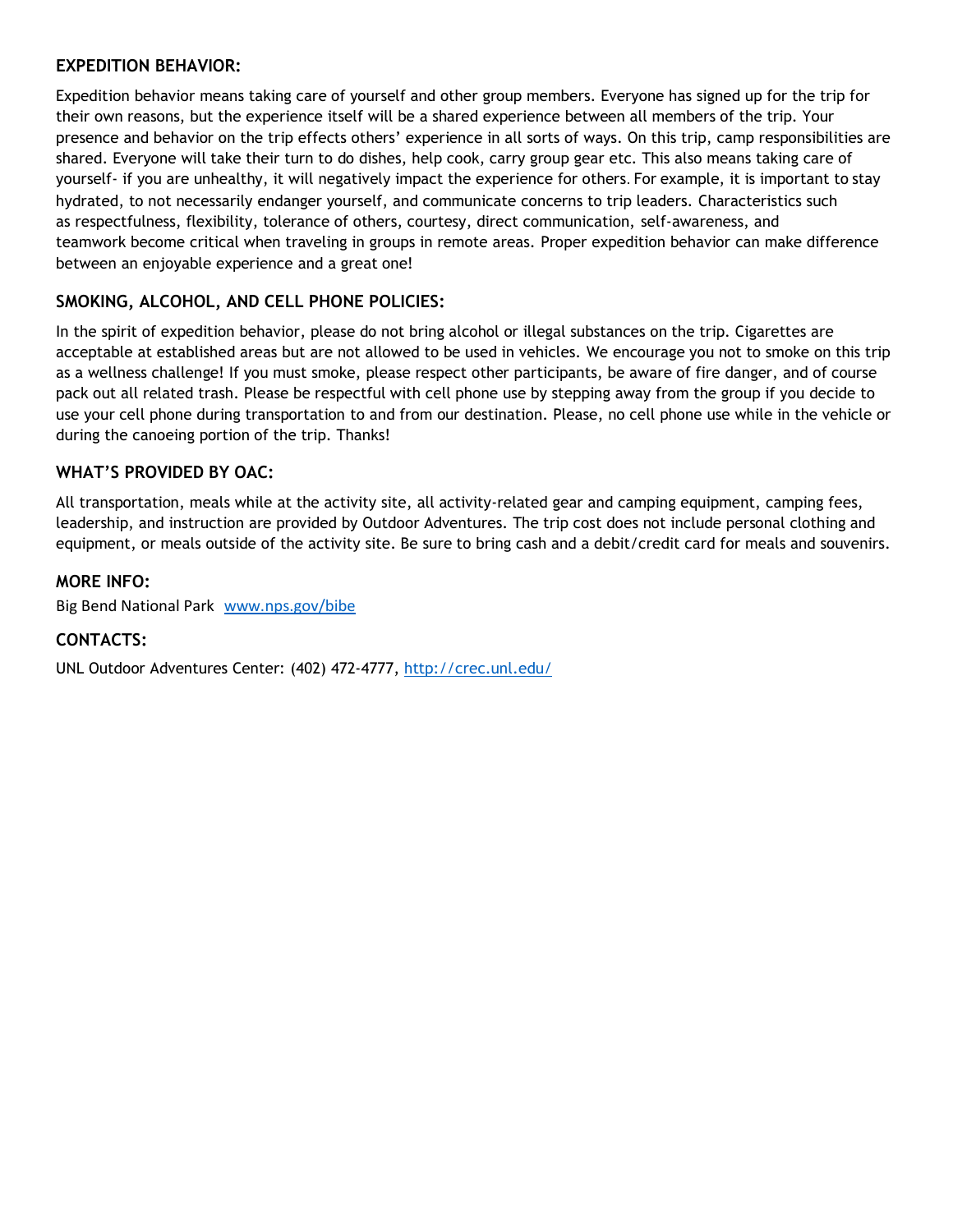

# **PERSONAL GEAR CHECKLIST**

*The specifics of this list will be covered during the pre-trip meeting. Please come with specific questions so you are properly prepared for this trip.*

#### **Personal Paddling and Camping Clothes:**

- $\Box$  River shoes (sandals with a heel strap) or old tennis shoes
- $\Box$  Camp shoes (old running shoes or sport sandals)
- $\Box$  Synthetic midweight hiking socks
- **Synthetic underwear**
- $\square$  Synthetic long underwear
- □ Swim shorts
- $\Box$  Hiking shorts and/or pants (light & quick-drying)
- $\Box$  Synthetic short-sleeve top (1-2)
- $\Box$  Synthetic long-sleeve sun shirt (1-2)
- $\Box$  Rain/wind jacket (waterproof)
- $\Box$  Rain/wind pants (waterproof)
- $\Box$  Fleece or down insulating jacket
- $\Box$  Extra insulation (vest or sweater)
- □ Bandanna (optional)
- Midweight gloves
- □ Midweight stocking cap
- □ Sunglasses
- Sun hat

#### **Personal Items:**

- □ Sunscreen
- $\Box$  Lip balm with sunscreen
- $\Box$  DEET bug spray
- □ Toothbrush & toothpaste
- $\Box$  Prescription glasses with straps and/or contacts  $\hat{\alpha}$  case
- $\Box$  Personal first aid kit & small lighter
- $\Box$  Personal medication (e.g., Ibuprofen)/prescriptions
- D Pocket knife/multi-tool
- □ Camera make sure you can waterproof it!
- $\Box$  Journal & pencil/pen
- □ Reading book, Sudoku, cards, etc.
- □ Tampons or pads
- $\Box$  Hand sanitizer
- $\Box$  Blister care (moleskin & duct tape)
- $\Box$  Insulated mug or small thermos
- □ 2 one-liter water bottles (e.g., 1 large Nalgene® = 1L) or more
- $\Box$  Headlamp with extra batteries
- □ Watch (with alarm)
- Daypack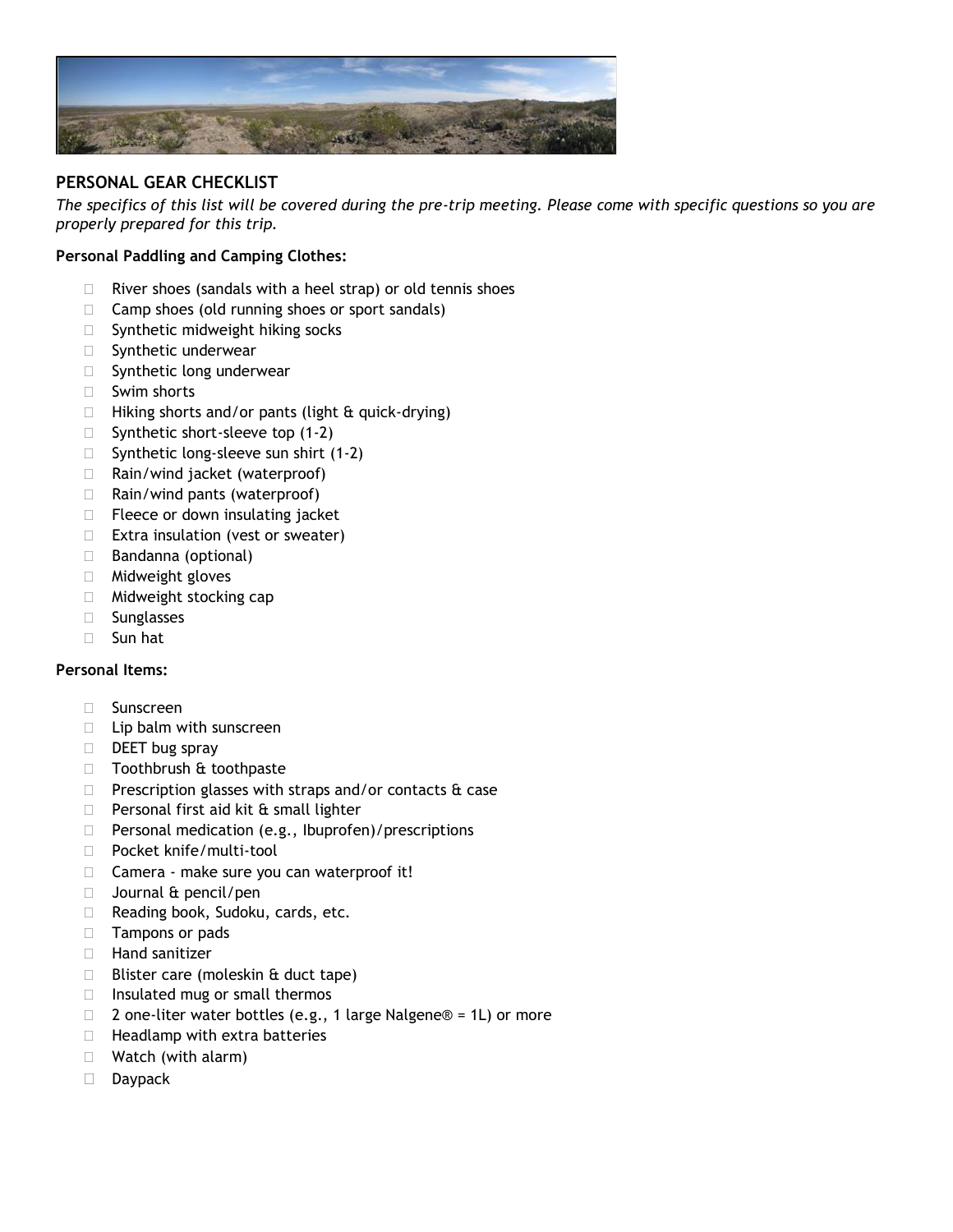## **Front Country Travel Clothes & Gear:**

- $\Box$  Small backpack with car items (books, wallet, etc.,)
- ❑ Medium-sized duffel for personal gear (we will back our gear into drybags at the trailhead)
- ❑ Travel clothes for current weather conditions
- ❑ Small towel and travel shampoo/soap
- ❑ Front Country needs: toiletries, prescriptions, etc.
- ❑ Cash and/or credit card

#### **Gear That Can Be Provided by OAC:**

- ❑ Canoe
- ❑ Life jacket
- ❑ River rescue kit
- ❑ Dry bags
- ❑ River toilet
- ❑ Tent
- ❑ Sleeping bag
- ❑ Sleeping pad
- ❑ Camp chair
- ❑ Backcountry kitchen & food
- ❑ Water purification & water jugs
- ❑ Maps, compass, & permits (where necessary)
- ❑ Bowl & spoon
- ❑ Group first aid kits
- ❑ Other group related gear

*Considerations: When packing for this field experience, please consider that there will be limited space available in the vehicles. Please keep your personal luggage to a minimum.*